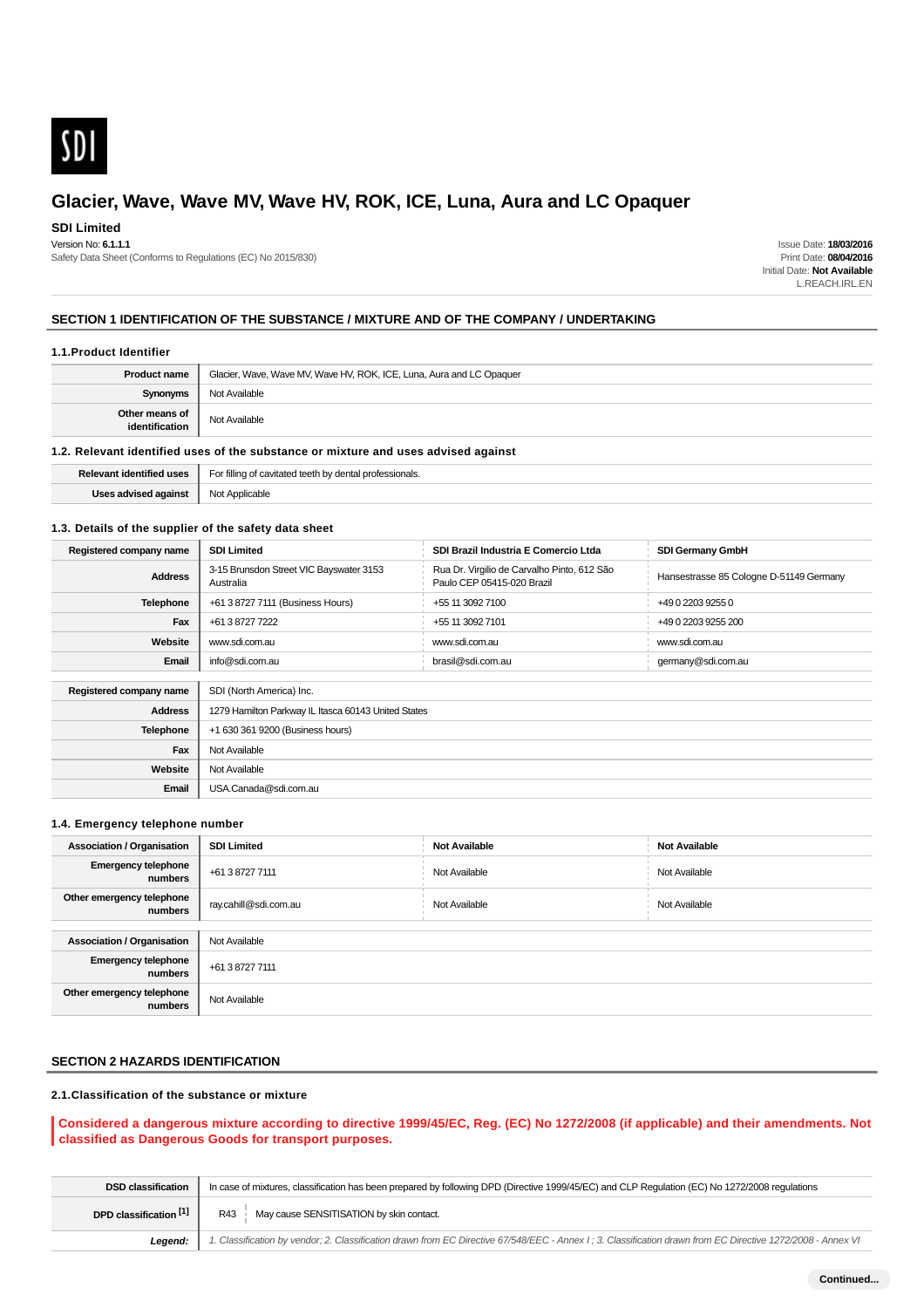| <b>Classification according to</b><br>regulation (EC) No<br>1272/2008 [CLP] <sup>[1]</sup> | Skin Sensitizer Category 1                                                                                                                                  |  |  |
|--------------------------------------------------------------------------------------------|-------------------------------------------------------------------------------------------------------------------------------------------------------------|--|--|
| Legend:                                                                                    | 1. Classification by vendor; 2. Classification drawn from EC Directive 67/548/EEC - Annex I; 3. Classification drawn from EC Directive 1272/2008 - Annex VI |  |  |
| 2.2. Label elements                                                                        |                                                                                                                                                             |  |  |
| <b>CLP label elements</b>                                                                  |                                                                                                                                                             |  |  |
| <b>SIGNAL WORD</b>                                                                         | <b>WARNING</b>                                                                                                                                              |  |  |
| Hazard statement(s)                                                                        |                                                                                                                                                             |  |  |
| H317                                                                                       | May cause an allergic skin reaction.                                                                                                                        |  |  |

### **Supplementary statement(s)**

Not Applicable

### **Precautionary statement(s) Prevention**

| P <sub>280</sub> | Wear protective gloves/protective clothing/eye protection/face protection. |  |
|------------------|----------------------------------------------------------------------------|--|
| P <sub>261</sub> | Avoid breathing dust/fume/gas/mist/vapours/spray.                          |  |
| P272             | Contaminated work clothing should not be allowed out of the workplace.     |  |

### **Precautionary statement(s) Response**

| P302+P352 | IF ON SKIN: Wash with plenty of water and soap.                  |  |
|-----------|------------------------------------------------------------------|--|
| P333+P313 | If skin irritation or rash occurs: Get medical advice/attention. |  |
| P362+P364 | Take off contaminated clothing and wash it before reuse.         |  |

### **Precautionary statement(s) Storage**

#### Not Applicable

### **Precautionary statement(s) Disposal**

|  | <b>P501</b> Dispose of contents/container in accordance with local regulations. |
|--|---------------------------------------------------------------------------------|
|--|---------------------------------------------------------------------------------|

### **2.3. Other hazards**

May produce discomfort of the eyes, respiratory tract and skin\*.

REACh - Art.57-59: The mixture does not contain Substances of Very High Concern (SVHC) at the SDS print date.

### **SECTION 3 COMPOSITION / INFORMATION ON INGREDIENTS**

#### **3.1.Substances**

See 'Composition on ingredients' in Section 3.2

#### **3.2.Mixtures**

| 1.CAS No<br>2.EC No<br>3.Index No<br><b>4.REACH No</b>                       | %[weight] | Name                                                  | Classification<br>according to directive<br>67/548/EEC [DSD] | Classification according to regulation (EC) No 1272/2008 [CLP]                                                                                                                                                                                                                   |
|------------------------------------------------------------------------------|-----------|-------------------------------------------------------|--------------------------------------------------------------|----------------------------------------------------------------------------------------------------------------------------------------------------------------------------------------------------------------------------------------------------------------------------------|
| 1. Not Available<br>2. Not Available<br>3. Not Available<br>4. Not Available | $6 - 46$  | acrylic monomers as                                   | Not Applicable                                               | Not Applicable                                                                                                                                                                                                                                                                   |
| 1.72869-86-4<br>2.276-957-5<br>3. Not Available<br>4.01-2119408252-52-XXXX   |           | diurethane dimethacrylate                             | R36/37/38, R43 <sup>[1]</sup>                                | Skin Corrosion/Irritation Category 2, Eye Irritation Category 2, Skin<br>Sensitizer Category 1, Specific target organ toxicity - single exposure<br>Category 3 (respiratory tract irritation); H315, H319, H317, H335 <sup>[1]</sup>                                             |
| $1.109 - 16 - 0$<br>2.203-652-6<br>3. Not Available<br>4. Not Available      |           | triethylene glycol dimethacrylate                     | R36/37/38, R43, R51/53<br>$[1]$                              | Skin Corrosion/Irritation Category 2, Eye Irritation Category 2, Skin<br>Sensitizer Category 1, Specific target organ toxicity - single exposure<br>Category 3 (respiratory tract irritation), Chronic Aquatic Hazard<br>Category 2; H315, H319, H317, H335, H411 <sup>[1]</sup> |
| 1.24448-20-2<br>2.246-263-7<br>3. Not Available<br>4. Not Available          |           | $2,2-bis[4-(2-$<br>methacryloxy)ethoxy)phenyl]propane | R36/37/38, R50/53 <sup>[1]</sup>                             | Skin Corrosion/Irritation Category 2, Eye Irritation Category 2,<br>Specific target organ toxicity - single exposure Category 3<br>(respiratory tract irritation), Acute Aquatic Hazard Category 1,<br>Chronic Aquatic Hazard Category 1; H315, H319, H335, H410 <sup>[1]</sup>  |
| Legend:                                                                      |           | 4. Classification drawn from C&L                      |                                                              | 1. Classification by vendor; 2. Classification drawn from EC Directive 67/548/EEC - Annex I ; 3. Classification drawn from EC Directive 1272/2008 - Annex VI                                                                                                                     |

### **SECTION 4 FIRST AID MEASURES**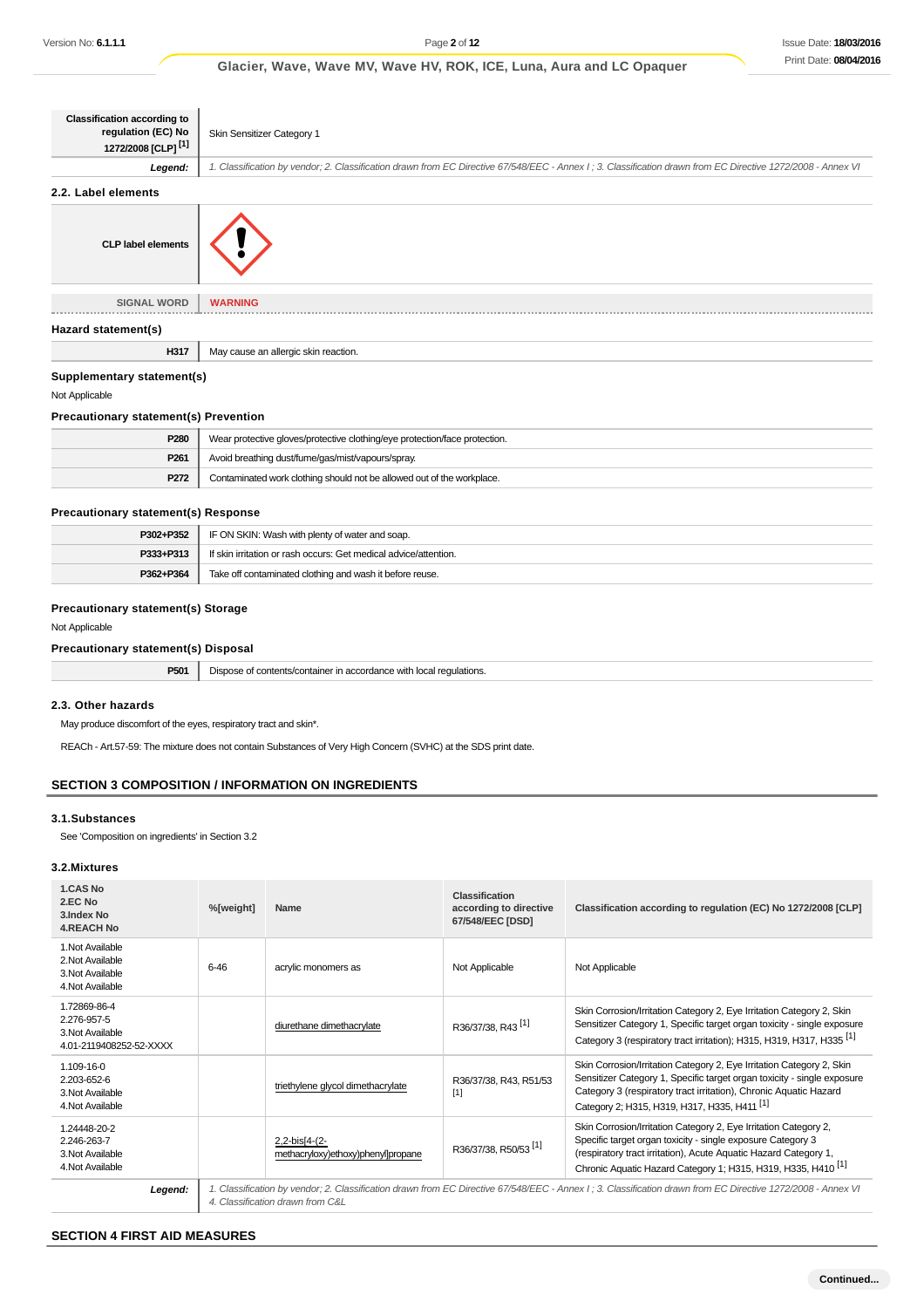## **4.1. Description of first aid measures**

| If skin contact occurs:<br>Inmediately remove all contaminated clothing, including footwear.<br>Flush skin and hair with running water (and soap if available).<br>▶ Seek medical attention in event of irritation.<br>If this product comes in contact with the eyes:<br>• Wash out immediately with fresh running water.<br>Ensure complete irrigation of the eye by keeping eyelids apart and away from eye and moving the eyelids by occasionally lifting the upper and lower lids.<br>► Seek medical attention without delay; if pain persists or recurs seek medical attention.<br>► Removal of contact lenses after an eye injury should only be undertaken by skilled personnel.<br>If fumes, aerosols or combustion products are inhaled remove from contaminated area.<br>• Other measures are usually unnecessary.<br>If irritation continues, seek medical attention.<br>Seek medical attention. |
|--------------------------------------------------------------------------------------------------------------------------------------------------------------------------------------------------------------------------------------------------------------------------------------------------------------------------------------------------------------------------------------------------------------------------------------------------------------------------------------------------------------------------------------------------------------------------------------------------------------------------------------------------------------------------------------------------------------------------------------------------------------------------------------------------------------------------------------------------------------------------------------------------------------|
| If this product comes in contact with the eyes:<br>▶ Wash out immediately with fresh running water.<br>Ensure complete irrigation of the eye by keeping eyelids apart and away from eye and moving the eyelids by occasionally lifting the upper and lower lids.<br>► Seek medical attention without delay; if pain persists or recurs seek medical attention.<br>► Removal of contact lenses after an eye injury should only be undertaken by skilled personnel.                                                                                                                                                                                                                                                                                                                                                                                                                                            |
| If skin contact occurs:<br>Inmediately remove all contaminated clothing, including footwear.<br>Flush skin and hair with running water (and soap if available).<br>▶ Seek medical attention in event of irritation.                                                                                                                                                                                                                                                                                                                                                                                                                                                                                                                                                                                                                                                                                          |
| If fumes, aerosols or combustion products are inhaled remove from contaminated area.<br>• Other measures are usually unnecessary.<br>If irritation continues, seek medical attention.                                                                                                                                                                                                                                                                                                                                                                                                                                                                                                                                                                                                                                                                                                                        |
| Seek medical attention.                                                                                                                                                                                                                                                                                                                                                                                                                                                                                                                                                                                                                                                                                                                                                                                                                                                                                      |
|                                                                                                                                                                                                                                                                                                                                                                                                                                                                                                                                                                                                                                                                                                                                                                                                                                                                                                              |

### **4.2 Most important symptoms and effects, both acute and delayed** See Section 11

## **4.3. Indication of any immediate medical attention and special treatment needed**

Treat symptomatically.

### **SECTION 5 FIREFIGHTING MEASURES**

### **5.1. Extinguishing media**

#### Foam.

- Dry chemical powder.
- BCF (where regulations permit). Carbon dioxide.
- 
- Water spray or fog Large fires only.

## **5.2. Special hazards arising from the substrate or mixture**

**Fire Incompatibility** None known.

## **5.3. Advice for firefighters**

| <b>Fire Fighting</b>         | Alert Fire Brigade and tell them location and nature of hazard.<br>$\blacktriangleright$ May be violently or explosively reactive.<br>• Wear full body protective clothing with breathing apparatus.<br>• Prevent, by any means available, spillage from entering drains or water course.<br>Fight fire from a safe distance, with adequate cover.<br>If safe, switch off electrical equipment until vapour fire hazard removed.<br>► Use water delivered as a fine spray to control the fire and cool adjacent area.<br>Avoid spraying water onto liquid pools.<br>Do not approach containers suspected to be hot.<br>• Cool fire exposed containers with water spray from a protected location.<br>If safe to do so, remove containers from path of fire. |
|------------------------------|-------------------------------------------------------------------------------------------------------------------------------------------------------------------------------------------------------------------------------------------------------------------------------------------------------------------------------------------------------------------------------------------------------------------------------------------------------------------------------------------------------------------------------------------------------------------------------------------------------------------------------------------------------------------------------------------------------------------------------------------------------------|
| <b>Fire/Explosion Hazard</b> | $\triangleright$ Non combustible.<br>• Not considered a significant fire risk, however containers may burn.<br>May emit corrosive fumes. Decomposes on heating and produces; carbon dioxide (CO2) carbon monoxide (CO)                                                                                                                                                                                                                                                                                                                                                                                                                                                                                                                                      |

### **SECTION 6 ACCIDENTAL RELEASE MEASURES**

### **6.1. Personal precautions, protective equipment and emergency procedures**

See section 8

### **6.2. Environmental precautions**

See section 12

### **6.3. Methods and material for containment and cleaning up**

| $\triangleright$ Clean up all spills immediately.<br>$\blacktriangleright$ Avoid contact with skin and eyes.<br>▶ Wear impervious gloves and safety goggles.<br><b>Minor Spills</b><br>Trowel up/scrape up.<br>• Place spilled material in clean, dry, sealed container. |  |
|--------------------------------------------------------------------------------------------------------------------------------------------------------------------------------------------------------------------------------------------------------------------------|--|
|--------------------------------------------------------------------------------------------------------------------------------------------------------------------------------------------------------------------------------------------------------------------------|--|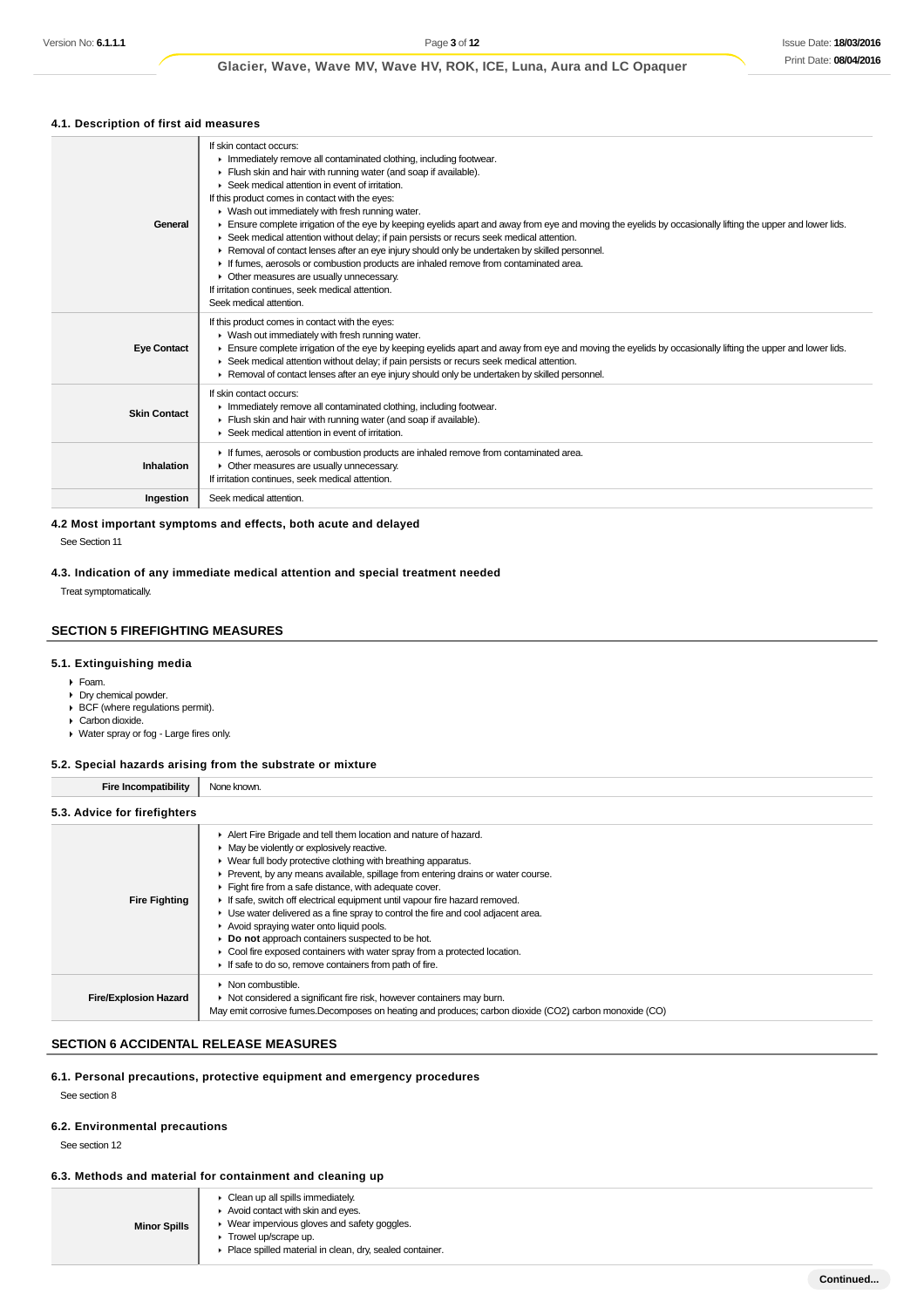|                     | Flush spill area with water.                                                                                                                                                                                                                                                                                                                                                                                                                                                                                                                                                                                                                                            |
|---------------------|-------------------------------------------------------------------------------------------------------------------------------------------------------------------------------------------------------------------------------------------------------------------------------------------------------------------------------------------------------------------------------------------------------------------------------------------------------------------------------------------------------------------------------------------------------------------------------------------------------------------------------------------------------------------------|
| <b>Major Spills</b> | Minor hazard.<br>• Clear area of personnel.<br>Alert Fire Brigade and tell them location and nature of hazard.<br>$\triangleright$ Control personal contact with the substance, by using protective equipment as required.<br>▶ Prevent spillage from entering drains or water ways.<br>Contain spill with sand, earth or vermiculite.<br>• Collect recoverable product into labelled containers for recycling.<br>Absorb remaining product with sand, earth or vermiculite and place in appropriate containers for disposal.<br>• Wash area and prevent runoff into drains or waterways.<br>If contamination of drains or waterways occurs, advise emergency services. |

### **6.4. Reference to other sections**

Personal Protective Equipment advice is contained in Section 8 of the SDS.

### **SECTION 7 HANDLING AND STORAGE**

#### **7.1. Precautions for safe handling**

|                                  | Avoid all personal contact, including inhalation.<br>▶ Wear protective clothing when risk of exposure occurs.<br>$\blacktriangleright$ Use in a well-ventilated area. |
|----------------------------------|-----------------------------------------------------------------------------------------------------------------------------------------------------------------------|
|                                  | ▶ Prevent concentration in hollows and sumps.<br>DO NOT enter confined spaces until atmosphere has been checked.                                                      |
|                                  | DO NOT allow material to contact humans, exposed food or food utensils.                                                                                               |
|                                  | Avoid contact with incompatible materials.                                                                                                                            |
| Safe handling                    | • When handling, DO NOT eat, drink or smoke.                                                                                                                          |
|                                  | ▶ Keep containers securely sealed when not in use.                                                                                                                    |
|                                  | Avoid physical damage to containers.                                                                                                                                  |
|                                  | Always wash hands with soap and water after handling.                                                                                                                 |
|                                  | • Work clothes should be laundered separately. Launder contaminated clothing before re-use.                                                                           |
|                                  | • Use good occupational work practice.                                                                                                                                |
|                                  | • Observe manufacturer's storage and handling recommendations contained within this SDS.                                                                              |
|                                  | Atmosphere should be regularly checked against established exposure standards to ensure safe working conditions are maintained.                                       |
| Fire and explosion<br>protection | See section 5                                                                                                                                                         |
|                                  | Store between 10 and 25 deg. C.                                                                                                                                       |
| Other information                | Do not store in direct sunlight.                                                                                                                                      |
|                                  | 7.2 Conditions for safe storage including any incompatibilities                                                                                                       |

#### **7.2. Conditions for safe storage, including any incompatibilities**

| Suitable container      | <b>DO NOT</b> repack. Use containers supplied by manufacturer only<br>Check that containers are clearly labelled and free from leaks |
|-------------------------|--------------------------------------------------------------------------------------------------------------------------------------|
| Storage incompatibility | Avoid storage with reducing agents.                                                                                                  |

### **7.3. Specific end use(s)**

See section 1.2

### **SECTION 8 EXPOSURE CONTROLS / PERSONAL PROTECTION**

### **8.1. Control parameters**

### **DERIVED NO EFFECT LEVEL (DNEL)**

Not Available

### **PREDICTED NO EFFECT LEVEL (PNEC)**

Not Available

### **OCCUPATIONAL EXPOSURE LIMITS (OEL)**

**INGREDIENT DATA**

| Source    |   | name | <b>THEFT</b><br>$\mathbf{v}$<br>. | ---- | Peak | <b>Notes</b><br>$- - - - - -$ |
|-----------|---|------|-----------------------------------|------|------|-------------------------------|
| ∖l∩t<br>. | . |      | .                                 | .    | .    | $\sim$<br>יי י                |

### **EMERGENCY LIMITS**

| Ingredient                                          | <b>Material name</b>                                                |                     | TEEL-1            | TEEL-2    | TEEL-3     |
|-----------------------------------------------------|---------------------------------------------------------------------|---------------------|-------------------|-----------|------------|
| diurethane dimethacrylate                           | Diurethane dimethacrylate                                           |                     | 60 mg/m3          | 660 mg/m3 | 4000 mg/m3 |
| triethylene glycol<br>dimethacrylate                | Methacrylic acid, diester with triethylene glycol; (Polyester TGM3) |                     | $33 \text{ mg/m}$ | 360 mg/m3 | 2100 mg/m3 |
|                                                     |                                                                     |                     |                   |           |            |
| Ingredient                                          | <b>Original IDLH</b>                                                | <b>Revised IDLH</b> |                   |           |            |
| acrylic monomers as                                 | Not Available                                                       | Not Available       |                   |           |            |
| diurethane dimethacrylate                           | Not Available                                                       | Not Available       |                   |           |            |
| triethylene glycol dimethacrylate                   | Not Available                                                       | Not Available       |                   |           |            |
| 2,2-bis[4-(2-<br>methacryloxy)ethoxy)phenyl]propane | Not Available                                                       | Not Available       |                   |           |            |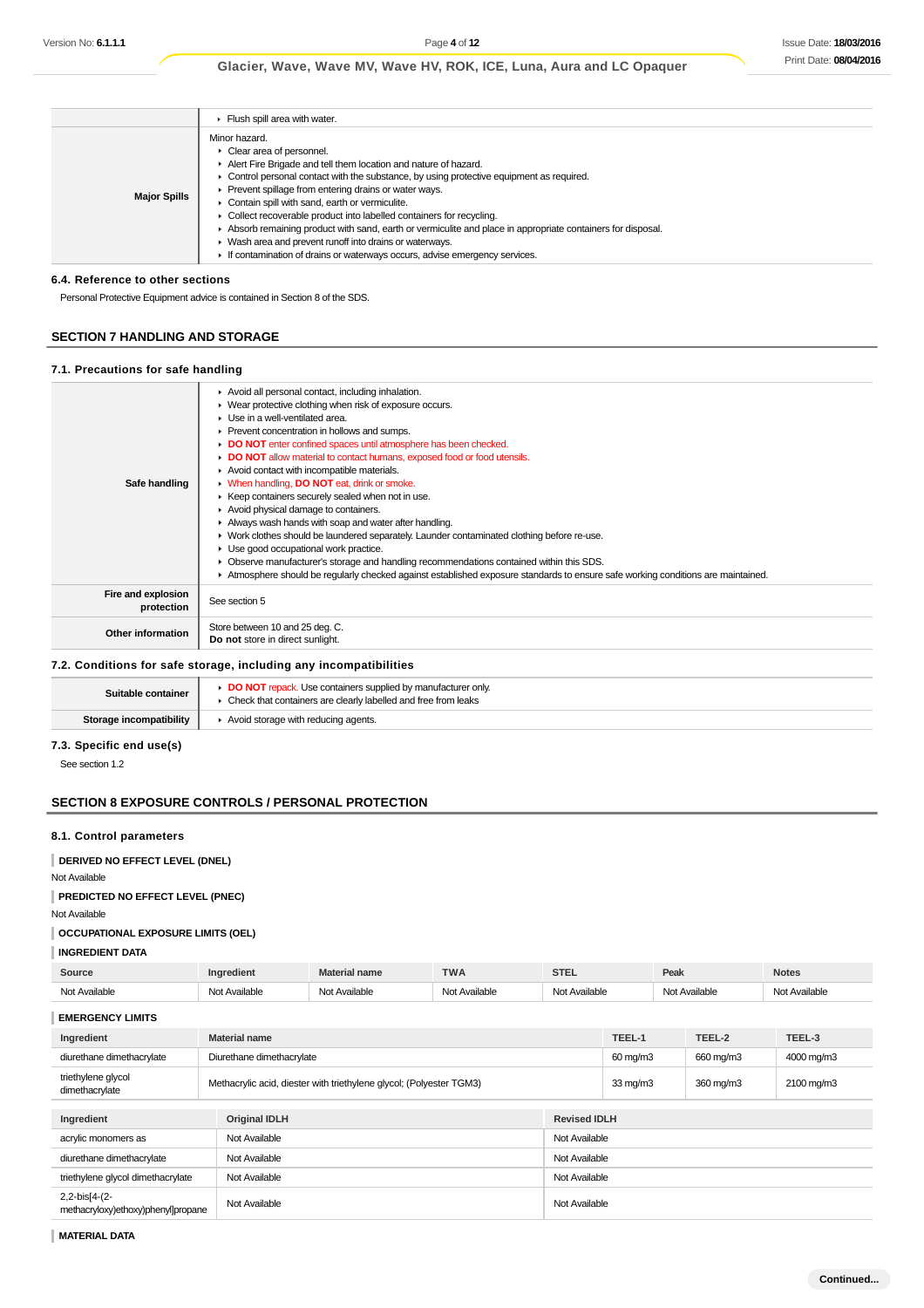| 8.2. Exposure controls                     |                                                                                                                                                                                                                                                                                                                                                                                                                                                                                                                                                                                                                                                                                                                                                                                                                                                                                                                                                                                                                                                                                                                                                                                                                                                                                                                                                                                                                                                                                                                                                                                                                                                                                                                                                                                                                                                                                                                                                                                                                                                                                                                                                                                                                                                                                                                                                                                                                                                                                                                                                                                                                                                                                                                                                                                                                                                                                                                                                                                                                                                                                                                                                                                                                                                                                                                                                                             |  |  |  |
|--------------------------------------------|-----------------------------------------------------------------------------------------------------------------------------------------------------------------------------------------------------------------------------------------------------------------------------------------------------------------------------------------------------------------------------------------------------------------------------------------------------------------------------------------------------------------------------------------------------------------------------------------------------------------------------------------------------------------------------------------------------------------------------------------------------------------------------------------------------------------------------------------------------------------------------------------------------------------------------------------------------------------------------------------------------------------------------------------------------------------------------------------------------------------------------------------------------------------------------------------------------------------------------------------------------------------------------------------------------------------------------------------------------------------------------------------------------------------------------------------------------------------------------------------------------------------------------------------------------------------------------------------------------------------------------------------------------------------------------------------------------------------------------------------------------------------------------------------------------------------------------------------------------------------------------------------------------------------------------------------------------------------------------------------------------------------------------------------------------------------------------------------------------------------------------------------------------------------------------------------------------------------------------------------------------------------------------------------------------------------------------------------------------------------------------------------------------------------------------------------------------------------------------------------------------------------------------------------------------------------------------------------------------------------------------------------------------------------------------------------------------------------------------------------------------------------------------------------------------------------------------------------------------------------------------------------------------------------------------------------------------------------------------------------------------------------------------------------------------------------------------------------------------------------------------------------------------------------------------------------------------------------------------------------------------------------------------------------------------------------------------------------------------------------------------|--|--|--|
| 8.2.1. Appropriate<br>engineering controls | Engineering controls are used to remove a hazard or place a barrier between the worker and the hazard. Well-designed engineering controls can be highly<br>effective in protecting workers and will typically be independent of worker interactions to provide this high level of protection.<br>The basic types of engineering controls are:<br>Process controls which involve changing the way a job activity or process is done to reduce the risk.<br>Enclosure and/or isolation of emission source which keeps a selected hazard "physically" away from the worker and ventilation that strategically "adds" and<br>"removes" air in the work environment. Ventilation can remove or dilute an air contaminant if designed properly. The design of a ventilation system must match<br>the particular process and chemical or contaminant in use.<br>Employers may need to use multiple types of controls to prevent employee overexposure.<br>General exhaust is adequate under normal operating conditions. Local exhaust ventilation may be required in special circumstances. If risk of overexposure<br>exists, wear approved respirator. Supplied-air type respirator may be required in special circumstances. Correct fit is essential to ensure adequate protection.<br>Provide adequate ventilation in warehouses and enclosed storage areas. Air contaminants generated in the workplace possess varying "escape" velocities<br>which, in turn, determine the "capture velocities" of fresh circulating air required to effectively remove the contaminant.<br>Air Speed:<br><b>Type of Contaminant:</b><br>0.25-0.5 m/s (50-100<br>solvent, vapours, degreasing etc., evaporating from tank (in still air).<br>f/min)<br>aerosols, fumes from pouring operations, intermittent container filling, low speed conveyer transfers, welding, spray drift, plating<br>0.5-1 m/s (100-200<br>acid fumes, pickling (released at low velocity into zone of active generation)<br>f/min.)<br>direct spray, spray painting in shallow booths, drum filling, conveyer loading, crusher dusts, gas discharge (active generation into<br>1-2.5 m/s (200-500<br>zone of rapid air motion)<br>f/min.)<br>2.5-10 m/s (500-2000<br>grinding, abrasive blasting, tumbling, high speed wheel generated dusts (released at high initial velocity into zone of very high rapid<br>air motion)<br>$f/min.$ )<br>Within each range the appropriate value depends on:<br>Lower end of the range<br>Upper end of the range<br>1: Room air currents minimal or favourable to capture<br>1: Disturbing room air currents<br>2: Contaminants of low toxicity or of nuisance value only.<br>2: Contaminants of high toxicity<br>3: Intermittent, low production.<br>3: High production, heavy use<br>4: Large hood or large air mass in motion<br>4: Small hood-local control only<br>Simple theory shows that air velocity falls rapidly with distance away from the opening of a simple extraction pipe. Velocity generally decreases with the square<br>of distance from the extraction point (in simple cases). Therefore the air speed at the extraction point should be adjusted, accordingly, after reference to<br>distance from the contaminating source. The air velocity at the extraction fan, for example, should be a minimum of 1-2 m/s (200-400 f/min) for extraction of |  |  |  |
|                                            | solvents generated in a tank 2 meters distant from the extraction point. Other mechanical considerations, producing performance deficits within the extraction<br>apparatus, make it essential that theoretical air velocities are multiplied by factors of 10 or more when extraction systems are installed or used.                                                                                                                                                                                                                                                                                                                                                                                                                                                                                                                                                                                                                                                                                                                                                                                                                                                                                                                                                                                                                                                                                                                                                                                                                                                                                                                                                                                                                                                                                                                                                                                                                                                                                                                                                                                                                                                                                                                                                                                                                                                                                                                                                                                                                                                                                                                                                                                                                                                                                                                                                                                                                                                                                                                                                                                                                                                                                                                                                                                                                                                       |  |  |  |
| 8.2.2. Personal protection                 |                                                                                                                                                                                                                                                                                                                                                                                                                                                                                                                                                                                                                                                                                                                                                                                                                                                                                                                                                                                                                                                                                                                                                                                                                                                                                                                                                                                                                                                                                                                                                                                                                                                                                                                                                                                                                                                                                                                                                                                                                                                                                                                                                                                                                                                                                                                                                                                                                                                                                                                                                                                                                                                                                                                                                                                                                                                                                                                                                                                                                                                                                                                                                                                                                                                                                                                                                                             |  |  |  |
| Eye and face protection                    | No special equipment for minor exposure i.e. when handling small quantities.<br>OTHERWISE:<br>Safety glasses with side shields.<br>• Contact lenses may pose a special hazard; soft contact lenses may absorb and concentrate irritants. A written policy document, describing the wearing of<br>lenses or restrictions on use, should be created for each workplace or task. This should include a review of lens absorption and adsorption for the class of<br>chemicals in use and an account of injury experience. Medical and first-aid personnel should be trained in their removal and suitable equipment should be<br>readily available. In the event of chemical exposure, begin eye irrigation immediately and remove contact lens as soon as practicable. Lens should be removed<br>at the first signs of eye redness or irritation - lens should be removed in a clean environment only after workers have washed hands thoroughly. [CDC NIOSH<br>Current Intelligence Bulletin 59], [AS/NZS 1336 or national equivalent]                                                                                                                                                                                                                                                                                                                                                                                                                                                                                                                                                                                                                                                                                                                                                                                                                                                                                                                                                                                                                                                                                                                                                                                                                                                                                                                                                                                                                                                                                                                                                                                                                                                                                                                                                                                                                                                                                                                                                                                                                                                                                                                                                                                                                                                                                                                                       |  |  |  |
| <b>Skin protection</b>                     | See Hand protection below                                                                                                                                                                                                                                                                                                                                                                                                                                                                                                                                                                                                                                                                                                                                                                                                                                                                                                                                                                                                                                                                                                                                                                                                                                                                                                                                                                                                                                                                                                                                                                                                                                                                                                                                                                                                                                                                                                                                                                                                                                                                                                                                                                                                                                                                                                                                                                                                                                                                                                                                                                                                                                                                                                                                                                                                                                                                                                                                                                                                                                                                                                                                                                                                                                                                                                                                                   |  |  |  |
| <b>Hands/feet protection</b>               | ▶ Wear chemical protective gloves, e.g. PVC.<br>▶ Wear safety footwear or safety gumboots, e.g. Rubber<br>Rubber Gloves                                                                                                                                                                                                                                                                                                                                                                                                                                                                                                                                                                                                                                                                                                                                                                                                                                                                                                                                                                                                                                                                                                                                                                                                                                                                                                                                                                                                                                                                                                                                                                                                                                                                                                                                                                                                                                                                                                                                                                                                                                                                                                                                                                                                                                                                                                                                                                                                                                                                                                                                                                                                                                                                                                                                                                                                                                                                                                                                                                                                                                                                                                                                                                                                                                                     |  |  |  |
| <b>Body protection</b>                     | See Other protection below                                                                                                                                                                                                                                                                                                                                                                                                                                                                                                                                                                                                                                                                                                                                                                                                                                                                                                                                                                                                                                                                                                                                                                                                                                                                                                                                                                                                                                                                                                                                                                                                                                                                                                                                                                                                                                                                                                                                                                                                                                                                                                                                                                                                                                                                                                                                                                                                                                                                                                                                                                                                                                                                                                                                                                                                                                                                                                                                                                                                                                                                                                                                                                                                                                                                                                                                                  |  |  |  |
| Other protection                           | • Overalls.<br>P.V.C. apron.<br>Barrier cream.<br>▶ Skin cleansing cream.<br>Eye wash unit.                                                                                                                                                                                                                                                                                                                                                                                                                                                                                                                                                                                                                                                                                                                                                                                                                                                                                                                                                                                                                                                                                                                                                                                                                                                                                                                                                                                                                                                                                                                                                                                                                                                                                                                                                                                                                                                                                                                                                                                                                                                                                                                                                                                                                                                                                                                                                                                                                                                                                                                                                                                                                                                                                                                                                                                                                                                                                                                                                                                                                                                                                                                                                                                                                                                                                 |  |  |  |
| <b>Thermal hazards</b>                     | Not Available                                                                                                                                                                                                                                                                                                                                                                                                                                                                                                                                                                                                                                                                                                                                                                                                                                                                                                                                                                                                                                                                                                                                                                                                                                                                                                                                                                                                                                                                                                                                                                                                                                                                                                                                                                                                                                                                                                                                                                                                                                                                                                                                                                                                                                                                                                                                                                                                                                                                                                                                                                                                                                                                                                                                                                                                                                                                                                                                                                                                                                                                                                                                                                                                                                                                                                                                                               |  |  |  |

### **Respiratory protection**

Type A Filter of sufficient capacity. (AS/NZS 1716 & 1715, EN 143:2000 & 149:2001, ANSI Z88 or national equivalent)

Where the concentration of gas/particulates in the breathing zone, approaches or exceeds the "Exposure Standard" (or ES), respiratory protection is required. Degree of protection varies with both face-piece and Class of filter; the nature of protection varies with Type of filter.

| <b>Required Minimum Protection Factor</b> | <b>Half-Face Respirator</b> | <b>Full-Face Respirator</b> | <b>Powered Air Respirator</b> |
|-------------------------------------------|-----------------------------|-----------------------------|-------------------------------|
| up to $10 \times ES$                      | A-AUS                       |                             | A-PAPR-AUS / Class 1          |
| up to $50 \times ES$                      |                             | A-AUS / Class 1             |                               |
| up to $100 \times ES$                     |                             | $A-2$                       | A-PAPR-2 ^                    |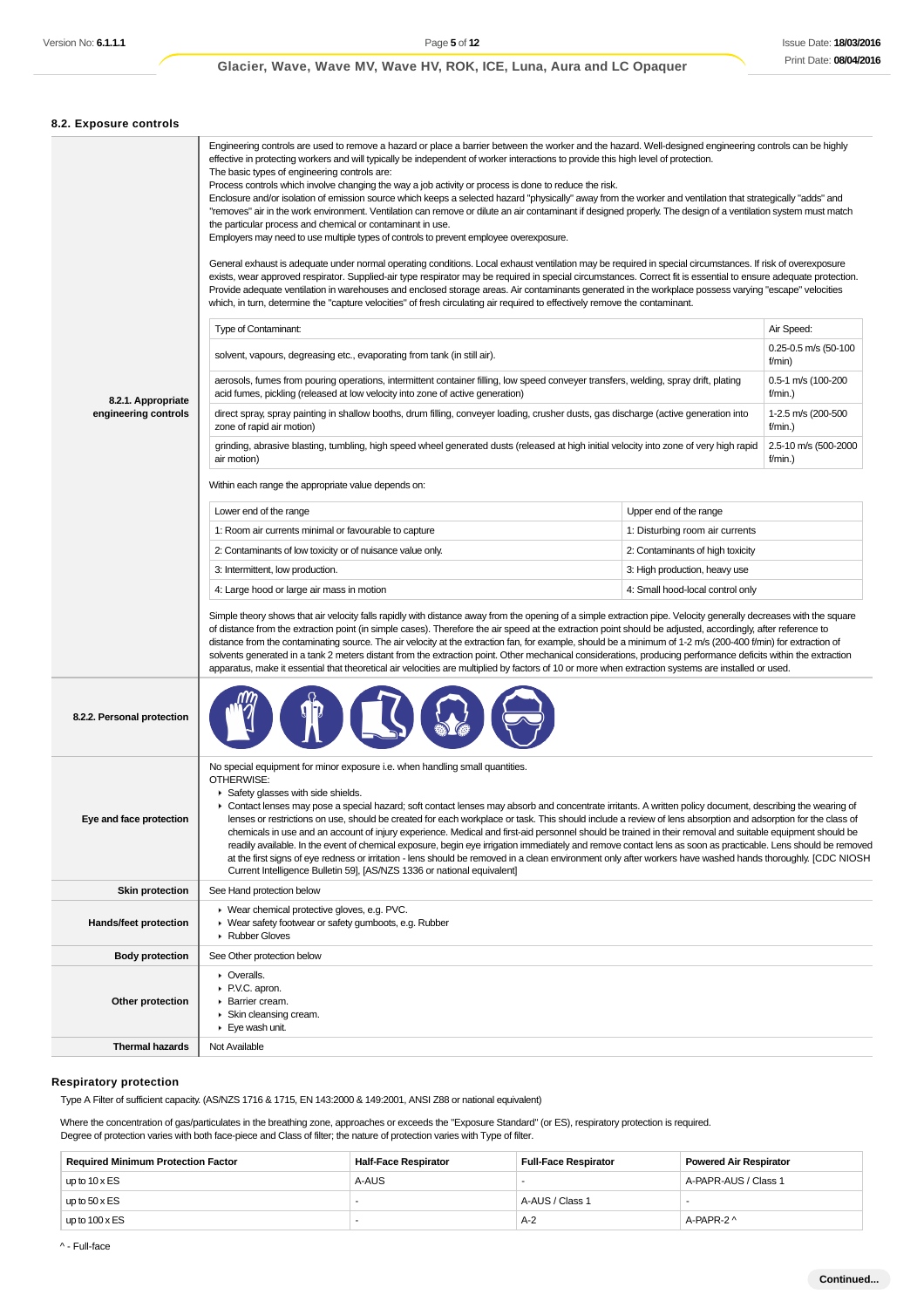A(All classes) = Organic vapours, B AUS or B1 = Acid gasses, B2 = Acid gas or hydrogen cyanide(HCN), B3 = Acid gas or hydrogen cyanide(HCN), E = Sulfur dioxide(SO2), G = Agricultural chemicals, K = Ammonia(NH3), Hg = Mercury, NO = Oxides of nitrogen, MB = Methyl bromide, AX = Low boiling point organic compounds(below 65 degC)

### **8.2.3. Environmental exposure controls**

See section 12

### **SECTION 9 PHYSICAL AND CHEMICAL PROPERTIES**

### **9.1. Information on basic physical and chemical properties**

| Appearance                                      | Tooth coloured viscous/ flowable paste with ester-like odour, insoluble in water. |                                                   |                |
|-------------------------------------------------|-----------------------------------------------------------------------------------|---------------------------------------------------|----------------|
|                                                 |                                                                                   |                                                   |                |
| <b>Physical state</b>                           | Free-flowing Paste                                                                | Relative density (Water = 1)                      | $1.5 - 2.0$    |
| Odour                                           | Not Available                                                                     | <b>Partition coefficient</b><br>n-octanol / water | Not Available  |
| Odour threshold                                 | Not Available                                                                     | Auto-ignition temperature<br>$(^{\circ}C)$        | Not Available  |
| pH (as supplied)                                | Not Available                                                                     | Decomposition<br>temperature                      | Not Available  |
| Melting point / freezing<br>point (°C)          | Not Available                                                                     | <b>Viscosity (cSt)</b>                            | Not Available  |
| Initial boiling point and<br>boiling range (°C) | Gel before boiling                                                                | Molecular weight (g/mol)                          | Not Applicable |
| Flash point (°C)                                | Not Available                                                                     | <b>Taste</b>                                      | Not Available  |
| <b>Evaporation rate</b>                         | Not Available                                                                     | <b>Explosive properties</b>                       | Not Available  |
| Flammability                                    | Not Available                                                                     | <b>Oxidising properties</b>                       | Not Available  |
| Upper Explosive Limit (%)                       | Not Available                                                                     | Surface Tension (dyn/cm or<br>$mN/m$ )            | Not Available  |
| Lower Explosive Limit (%)                       | Not Available                                                                     | <b>Volatile Component (%vol)</b>                  | Not Available  |
| Vapour pressure (kPa)                           | Not Available                                                                     | Gas group                                         | Not Available  |
| Solubility in water (g/L)                       | Immiscible                                                                        | pH as a solution (1%)                             | Not Available  |
| Vapour density (Air = 1)                        | Not Available                                                                     | VOC g/L                                           | Not Available  |

**9.2. Other information**

Not Available

### **SECTION 10 STABILITY AND REACTIVITY**

| 10.1. Reactivity                            | See section 7.2                                                           |
|---------------------------------------------|---------------------------------------------------------------------------|
| 10.2. Chemical stability                    | Product is considered stable and hazardous polymerisation will not occur. |
| 10.3. Possibility of<br>hazardous reactions | See section 7.2                                                           |
| 10.4. Conditions to avoid                   | See section 7.2                                                           |
| 10.5. Incompatible materials                | See section 7.2                                                           |
| 10.6. Hazardous<br>decomposition products   | See section 5.3                                                           |

### **SECTION 11 TOXICOLOGICAL INFORMATION**

#### **11.1. Information on toxicological effects**

| Inhaled             | Limited evidence or practical experience suggests that the material may produce irritation of the respiratory system, in a significant number of individuals,<br>following inhalation. In contrast to most organs, the lung is able to respond to a chemical insult by first removing or neutralising the irritant and then repairing<br>the damage. The repair process, which initially evolved to protect mammalian lungs from foreign matter and antigens, may however, produce further lung<br>damage resulting in the impairment of gas exchange, the primary function of the lungs. Respiratory tract irritation often results in an inflammatory response<br>involving the recruitment and activation of many cell types, mainly derived from the vascular system.                                                                                                                             |
|---------------------|-------------------------------------------------------------------------------------------------------------------------------------------------------------------------------------------------------------------------------------------------------------------------------------------------------------------------------------------------------------------------------------------------------------------------------------------------------------------------------------------------------------------------------------------------------------------------------------------------------------------------------------------------------------------------------------------------------------------------------------------------------------------------------------------------------------------------------------------------------------------------------------------------------|
| Ingestion           | The material has NOT been classified by EC Directives or other classification systems as "harmful by ingestion". This is because of the lack of corroborating<br>animal or human evidence. The material may still be damaging to the health of the individual, following ingestion, especially where pre-existing organ (e.g liver,<br>kidney) damage is evident. Present definitions of harmful or toxic substances are generally based on doses producing mortality rather than those producing<br>morbidity (disease, ill-health). Gastrointestinal tract discomfort may produce nausea and vomiting. In an occupational setting however, ingestion of insignificant<br>quantities is not thought to be cause for concern.                                                                                                                                                                         |
| <b>Skin Contact</b> | Limited evidence exists, or practical experience predicts, that the material either produces inflammation of the skin in a substantial number of individuals<br>following direct contact, and/or produces significant inflammation when applied to the healthy intact skin of animals, for up to four hours, such inflammation<br>being present twenty-four hours or more after the end of the exposure period. Skin irritation may also be present after prolonged or repeated exposure; this may<br>result in a form of contact dermatitis (nonallergic). The dermatitis is often characterised by skin redness (erythema) and swelling (oedema) which may<br>progress to blistering (vesiculation), scaling and thickening of the epidermis. At the microscopic level there may be intercellular oedema of the spongy layer of<br>the skin (spongiosis) and intracellular oedema of the epidermis. |
| Eye                 | Limited evidence exists, or practical experience suggests, that the material may cause eye irritation in a substantial number of individuals and/or is expected to<br>produce significant ocular lesions which are present twenty-four hours or more after instillation into the eye(s) of experimental animals. Repeated or prolonged<br>eye contact may cause inflammation characterised by temporary redness (similar to windburn) of the conjunctiva (conjunctivitis); temporary impairment of vision<br>and/or other transient eye damage/ulceration may occur.                                                                                                                                                                                                                                                                                                                                  |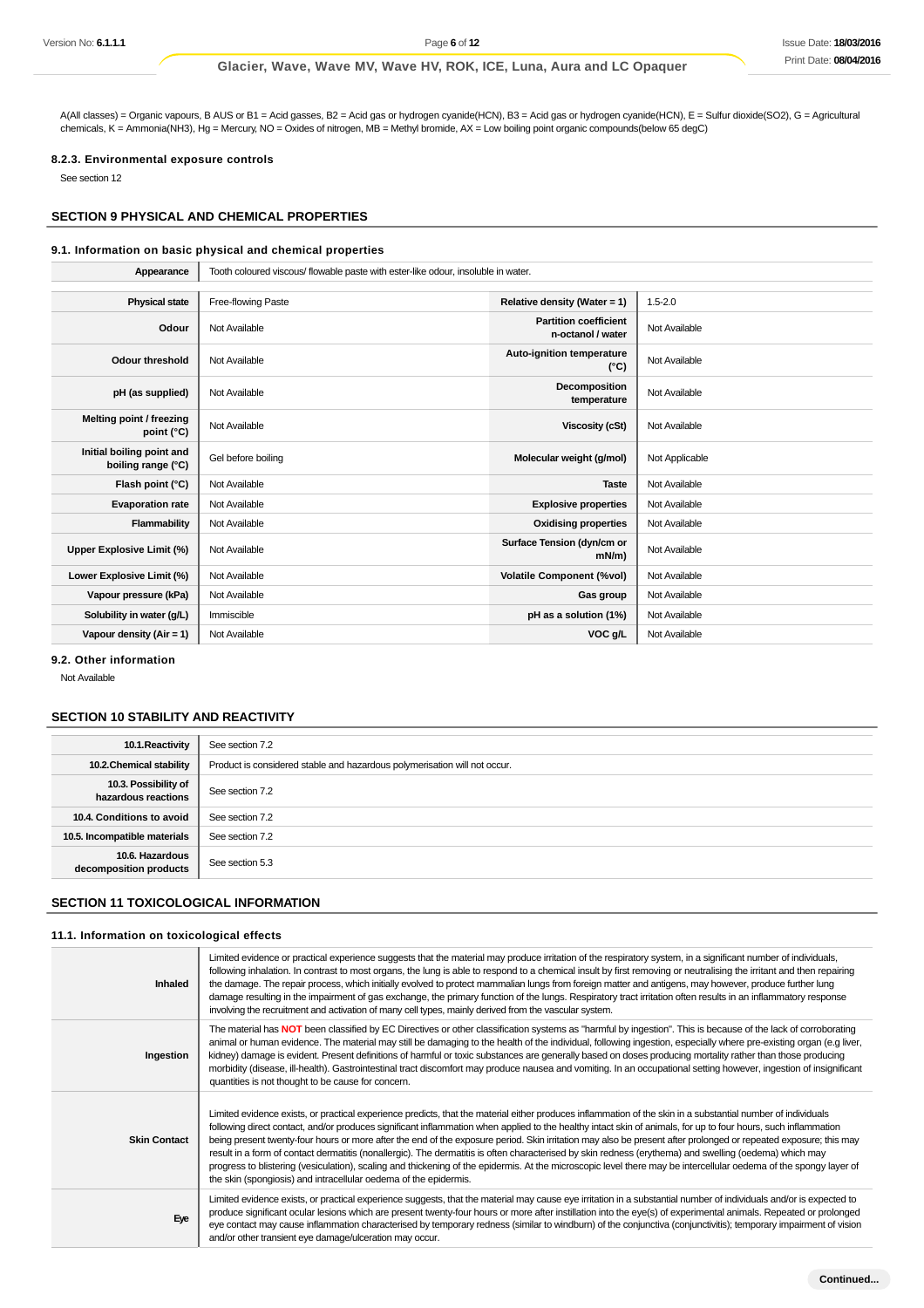| Chronic                                                                    | Practical experience shows that skin contact with the material is capable either of inducing a sensitisation reaction in a substantial number of individuals, and/or<br>of producing a positive response in experimental animals. |                                    |  |  |
|----------------------------------------------------------------------------|-----------------------------------------------------------------------------------------------------------------------------------------------------------------------------------------------------------------------------------|------------------------------------|--|--|
| Glacier, Wave, Wave MV, Wave HV,<br>ROK, ICE, Luna, Aura and LC<br>Opaquer | <b>TOXICITY</b><br>Not Available                                                                                                                                                                                                  | <b>IRRITATION</b><br>Not Available |  |  |
| diurethane dimethacrylate                                                  | <b>TOXICITY</b><br>Oral (rat) LD50: >5000 mg/kg <sup>[1]</sup>                                                                                                                                                                    | <b>IRRITATION</b><br>Not Available |  |  |
| triethylene glycol dimethacrylate                                          | <b>TOXICITY</b><br>Oral (rat) LD50: 10837 mg/kgd <sup>[2]</sup>                                                                                                                                                                   | <b>IRRITATION</b><br>Nil reported  |  |  |
| 2,2-bis[4-(2-<br>methacryloxy)ethoxy)phenyl]propane                        | <b>TOXICITY</b><br>Not Available                                                                                                                                                                                                  | <b>IRRITATION</b><br>Not Available |  |  |

Legend: 1. Value obtained from Europe ECHA Registered Substances - Acute toxicity 2.\* Value obtained from manufacturer's SDS. Unless otherwise specified data<br>extracted from RTECS - Register of Toxic Effect of chemical Subs

| DIURETHANE DIMETHACRYLATE                           | The following information refers to contact allergens as a group and may not be specific to this product.<br>Contact allergies quickly manifest themselves as contact eczema, more rarely as urticaria or Quincke's oedema. The pathogenesis of<br>contact eczema involves a cell-mediated (T lymphocytes) immune reaction of the delayed type. Other allergic skin reactions, e.g. contact<br>urticaria, involve antibody-mediated immune reactions. The significance of the contact allergen is not simply determined by its<br>sensitisation potential: the distribution of the substance and the opportunities for contact with it are equally important. A weakly sensitising<br>substance which is widely distributed can be a more important allergen than one with stronger sensitising potential with which few<br>individuals come into contact. From a clinical point of view, substances are noteworthy if they produce an allergic test reaction in more<br>than 1% of the persons tested.<br>Asthma-like symptoms may continue for months or even years after exposure to the material ceases. This may be due to a non-allergenic<br>condition known as reactive airways dysfunction syndrome (RADS) which can occur following exposure to high levels of highly irritating<br>compound. Key criteria for the diagnosis of RADS include the absence of preceding respiratory disease, in a non-atopic individual, with<br>abrupt onset of persistent asthma-like symptoms within minutes to hours of a documented exposure to the irritant. A reversible airflow<br>pattern, on spirometry, with the presence of moderate to severe bronchial hyperreactivity on methacholine challenge testing and the lack of<br>minimal lymphocytic inflammation, without eosinophilia, have also been included in the criteria for diagnosis of RADS. RADS (or asthma)<br>following an irritating inhalation is an infrequent disorder with rates related to the concentration of and duration of exposure to the<br>irritating substance. Industrial bronchitis, on the other hand, is a disorder that occurs as result of exposure due to high concentrations of<br>irritating substance (often particulate in nature) and is completely reversible after exposure ceases. The disorder is characterised by<br>dyspnea, cough and mucus production.<br>UV (ultraviolet)/ EB (electron beam) acrylates are generally of low toxicity<br>UV/EB acrylates are divided into two groups; "stenomeric" and "eurymeric" acrylates.<br>The first group consists of well-defined acrylates which can be described by a simple idealised chemical; they are low molecular weight<br>species with a very narrow weight distribution profile.<br>The eurymeric acrylates cannot be described by an idealised structure and may differ fundamentally between various suppliers; they are of<br>relatively high molecular weigh and possess a wide weight distribution.<br>Stenomeric acrylates are usually more hazardous than the eurymeric substances. Stenomeric acrylates are also well defined which<br>allows comparison and exchange of toxicity data - this allows more accurate classification.<br>The stenomerics cannot be classified as a group; they exhibit substantial variation. |
|-----------------------------------------------------|------------------------------------------------------------------------------------------------------------------------------------------------------------------------------------------------------------------------------------------------------------------------------------------------------------------------------------------------------------------------------------------------------------------------------------------------------------------------------------------------------------------------------------------------------------------------------------------------------------------------------------------------------------------------------------------------------------------------------------------------------------------------------------------------------------------------------------------------------------------------------------------------------------------------------------------------------------------------------------------------------------------------------------------------------------------------------------------------------------------------------------------------------------------------------------------------------------------------------------------------------------------------------------------------------------------------------------------------------------------------------------------------------------------------------------------------------------------------------------------------------------------------------------------------------------------------------------------------------------------------------------------------------------------------------------------------------------------------------------------------------------------------------------------------------------------------------------------------------------------------------------------------------------------------------------------------------------------------------------------------------------------------------------------------------------------------------------------------------------------------------------------------------------------------------------------------------------------------------------------------------------------------------------------------------------------------------------------------------------------------------------------------------------------------------------------------------------------------------------------------------------------------------------------------------------------------------------------------------------------------------------------------------------------------------------------------------------------------------------------------------------------------------------------------------------------------------------------------------------------------------------------------------------------------------------------------------------------------------------------------------------------------------------------------------------------------------------------------------------------------------------------------------------------------------------------------------------------------------------------------------------------------------------------|
|                                                     | Where no "official" classification for acrylates and methacrylates exists, there has been cautious attempts to create classifications in the<br>absence of contrary evidence. For example<br>Monalkyl or monoarylesters of acrylic acids should be classified as R36/37/38 and R51/53<br>Monoalkyl or monoaryl esters of methacrylic acid should be classified as R36/37/38<br>* Possible carcinogen; possible sensitizer; possible irreversible effects * Polysciences MSDS                                                                                                                                                                                                                                                                                                                                                                                                                                                                                                                                                                                                                                                                                                                                                                                                                                                                                                                                                                                                                                                                                                                                                                                                                                                                                                                                                                                                                                                                                                                                                                                                                                                                                                                                                                                                                                                                                                                                                                                                                                                                                                                                                                                                                                                                                                                                                                                                                                                                                                                                                                                                                                                                                                                                                                                                             |
|                                                     | The following information refers to contact allergens as a group and may not be specific to this product.<br>Contact allergies quickly manifest themselves as contact eczema, more rarely as urticaria or Quincke's oedema. The pathogenesis of<br>contact eczema involves a cell-mediated (T lymphocytes) immune reaction of the delayed type. Other allergic skin reactions, e.g. contact<br>urticaria, involve antibody-mediated immune reactions. The significance of the contact allergen is not simply determined by its<br>sensitisation potential: the distribution of the substance and the opportunities for contact with it are equally important. A weakly sensitising<br>substance which is widely distributed can be a more important allergen than one with stronger sensitising potential with which few<br>individuals come into contact. From a clinical point of view, substances are noteworthy if they produce an allergic test reaction in more<br>than 1% of the persons tested.                                                                                                                                                                                                                                                                                                                                                                                                                                                                                                                                                                                                                                                                                                                                                                                                                                                                                                                                                                                                                                                                                                                                                                                                                                                                                                                                                                                                                                                                                                                                                                                                                                                                                                                                                                                                                                                                                                                                                                                                                                                                                                                                                                                                                                                                                  |
| TRIETHYLENE GLYCOL DIMETHACRYLATE                   | Asthma-like symptoms may continue for months or even years after exposure to the material ceases. This may be due to a non-allergenic<br>condition known as reactive airways dysfunction syndrome (RADS) which can occur following exposure to high levels of highly irritating<br>compound. Key criteria for the diagnosis of RADS include the absence of preceding respiratory disease, in a non-atopic individual, with<br>abrupt onset of persistent asthma-like symptoms within minutes to hours of a documented exposure to the irritant. A reversible airflow<br>pattern, on spirometry, with the presence of moderate to severe bronchial hyperreactivity on methacholine challenge testing and the lack of<br>minimal lymphocytic inflammation, without eosinophilia, have also been included in the criteria for diagnosis of RADS. RADS (or asthma)<br>following an irritating inhalation is an infrequent disorder with rates related to the concentration of and duration of exposure to the<br>irritating substance. Industrial bronchitis, on the other hand, is a disorder that occurs as result of exposure due to high concentrations of<br>irritating substance (often particulate in nature) and is completely reversible after exposure ceases. The disorder is characterised by<br>dyspnea, cough and mucus production.                                                                                                                                                                                                                                                                                                                                                                                                                                                                                                                                                                                                                                                                                                                                                                                                                                                                                                                                                                                                                                                                                                                                                                                                                                                                                                                                                                                                                                                                                                                                                                                                                                                                                                                                                                                                                                                                                                                                            |
| 2,2-BIS[4-(2-<br>METHACRYLOXY)ETHOXY)PHENYL]PROPANE | Asthma-like symptoms may continue for months or even years after exposure to the material ceases. This may be due to a non-allergenic<br>condition known as reactive airways dysfunction syndrome (RADS) which can occur following exposure to high levels of highly irritating<br>compound. Key criteria for the diagnosis of RADS include the absence of preceding respiratory disease, in a non-atopic individual, with<br>abrupt onset of persistent asthma-like symptoms within minutes to hours of a documented exposure to the irritant. A reversible airflow<br>pattern, on spirometry, with the presence of moderate to severe bronchial hyperreactivity on methacholine challenge testing and the lack of<br>minimal lymphocytic inflammation, without eosinophilia, have also been included in the criteria for diagnosis of RADS. RADS (or asthma)<br>following an irritating inhalation is an infrequent disorder with rates related to the concentration of and duration of exposure to the<br>irritating substance. Industrial bronchitis, on the other hand, is a disorder that occurs as result of exposure due to high concentrations of<br>irritating substance (often particulate in nature) and is completely reversible after exposure ceases. The disorder is characterised by                                                                                                                                                                                                                                                                                                                                                                                                                                                                                                                                                                                                                                                                                                                                                                                                                                                                                                                                                                                                                                                                                                                                                                                                                                                                                                                                                                                                                                                                                                                                                                                                                                                                                                                                                                                                                                                                                                                                                                                    |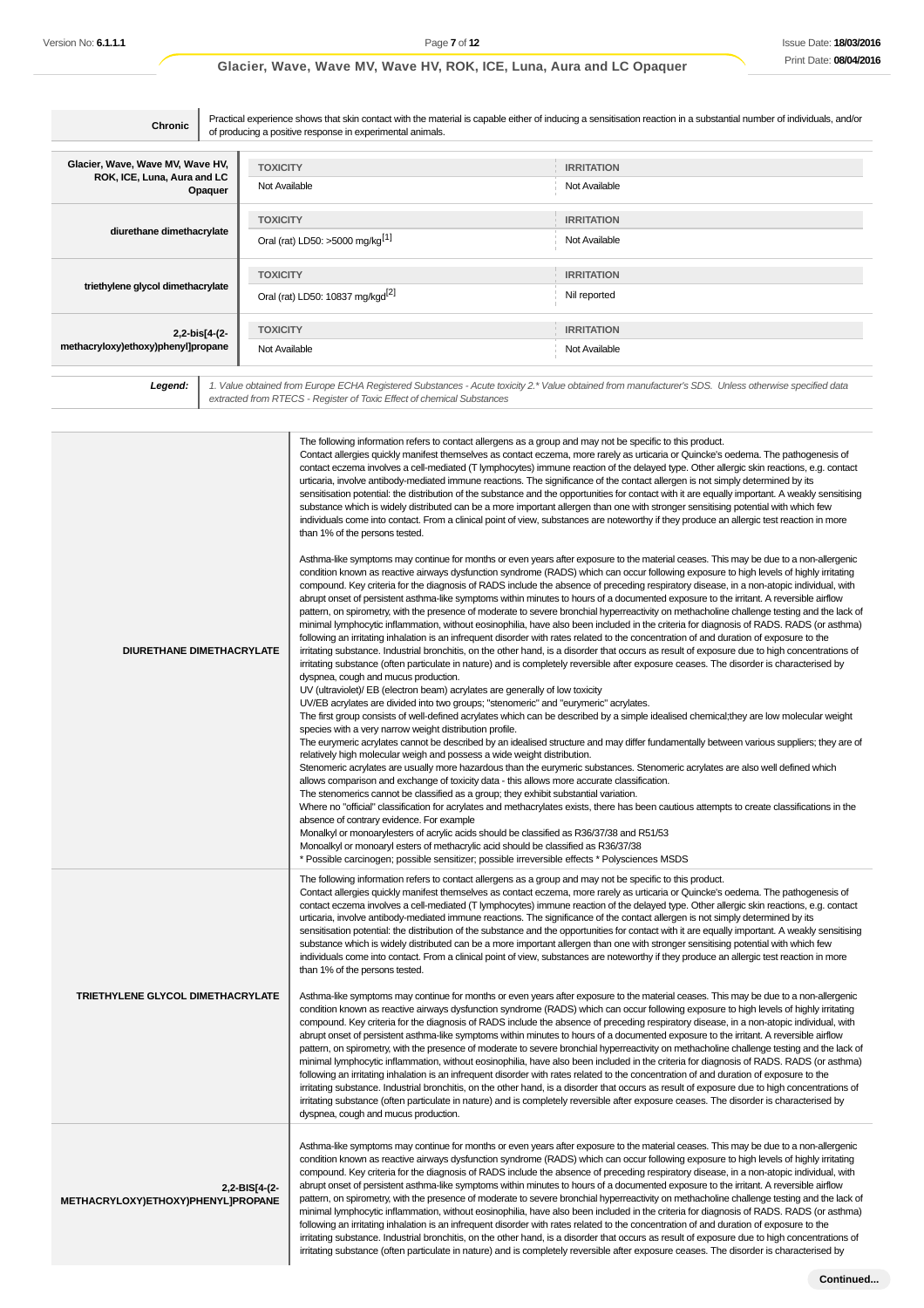|                                  | dyspnea, cough and mucus production.<br>UV (ultraviolet)/ EB (electron beam) acrylates are generally of low toxicity<br>UV/EB acrylates are divided into two groups; "stenomeric" and "eurymeric" acrylates.<br>species with a very narrow weight distribution profile.<br>relatively high molecular weigh and possess a wide weight distribution.<br>allows comparison and exchange of toxicity data - this allows more accurate classification.<br>The stenomerics cannot be classified as a group; they exhibit substantial variation.<br>No significant acute toxicological data identified in literature search.<br>carbon. This class of endocrine disruptors that mimic oestrogens is widely used in industry, particularly in plastics<br>activities.<br>angular configuration are suitable for appropriate hydrogen bonding to the acceptor site of the oestrogen receptor.<br>unless shown otherwise by adequate testing.<br>This position has now been revised and acrylates and methacrylates are no longer de facto carcinogens.<br>absence of contrary evidence. For example<br>Monalkyl or monoarylesters of acrylic acids should be classified as R36/37/38 and R51/53<br>Monoalkyl or monoaryl esters of methacrylic acid should be classified as R36/37/38 |                       | The first group consists of well-defined acrylates which can be described by a simple idealised chemical; they are low molecular weight<br>The eurymeric acrylates cannot be described by an idealised structure and may differ fundamentally between various suppliers; they are of<br>Stenomeric acrylates are usually more hazardous than the eurymeric substances. Stenomeric acrylates are also well defined which<br>The chemical structure of hydroxylated diphenylalkanes or bisphenols consists of two phenolic rings joined together through a bridging<br>Bisphenol A (BPA) and some related compounds exhibit oestrogenic activity in human breast cancer cell line MCF-7, but there were<br>remarkable differences in activity. Several derivatives of BPA exhibited significant thyroid hormonal activity towards rat pituitary cell line<br>GH3, which releases growth hormone in a thyroid hormone-dependent manner. However, BPA and several other derivatives did not show<br>such activity. Results suggest that the 4-hydroxyl group of the A-phenyl ring and the B-phenyl ring of BPA derivatives are required for<br>these hormonal activities, and substituents at the 3,5-positions of the phenyl rings and the bridging alkyl moiety markedly influence the<br>Bisphenols promoted cell proliferation and increased the synthesis and secretion of cell type-specific proteins. When ranked by<br>proliferative potency, the longer the alkyl substituent at the bridging carbon, the lower the concentration needed for maximal cell yield; the<br>most active compound contained two propyl chains at the bridging carbon. Bisphenols with two hydroxyl groups in the para position and an<br>Based on the available oncogenicity data and without a better understanding of the carcinogenic mechanism the Health and<br>Environmental Review Division (HERD), Office of Toxic Substances (OTS), of the US EPA previously concluded that all chemicals that<br>contain the acrylate or methacrylate moiety (CH2=CHCOO or CH2=C(CH3)COO) should be considered to be a carcinogenic hazard<br>Where no "official" classification for acrylates and methacrylates exists, there has been cautious attempts to create classifications in the |
|----------------------------------|------------------------------------------------------------------------------------------------------------------------------------------------------------------------------------------------------------------------------------------------------------------------------------------------------------------------------------------------------------------------------------------------------------------------------------------------------------------------------------------------------------------------------------------------------------------------------------------------------------------------------------------------------------------------------------------------------------------------------------------------------------------------------------------------------------------------------------------------------------------------------------------------------------------------------------------------------------------------------------------------------------------------------------------------------------------------------------------------------------------------------------------------------------------------------------------------------------------------------------------------------------------------------|-----------------------|----------------------------------------------------------------------------------------------------------------------------------------------------------------------------------------------------------------------------------------------------------------------------------------------------------------------------------------------------------------------------------------------------------------------------------------------------------------------------------------------------------------------------------------------------------------------------------------------------------------------------------------------------------------------------------------------------------------------------------------------------------------------------------------------------------------------------------------------------------------------------------------------------------------------------------------------------------------------------------------------------------------------------------------------------------------------------------------------------------------------------------------------------------------------------------------------------------------------------------------------------------------------------------------------------------------------------------------------------------------------------------------------------------------------------------------------------------------------------------------------------------------------------------------------------------------------------------------------------------------------------------------------------------------------------------------------------------------------------------------------------------------------------------------------------------------------------------------------------------------------------------------------------------------------------------------------------------------------------------------------------------------------------------------------------------------------------------------------------------------------------------------------------------------------------------------------------------------------------------------------------------------------|
|                                  |                                                                                                                                                                                                                                                                                                                                                                                                                                                                                                                                                                                                                                                                                                                                                                                                                                                                                                                                                                                                                                                                                                                                                                                                                                                                              |                       |                                                                                                                                                                                                                                                                                                                                                                                                                                                                                                                                                                                                                                                                                                                                                                                                                                                                                                                                                                                                                                                                                                                                                                                                                                                                                                                                                                                                                                                                                                                                                                                                                                                                                                                                                                                                                                                                                                                                                                                                                                                                                                                                                                                                                                                                      |
| <b>Acute Toxicity</b>            |                                                                                                                                                                                                                                                                                                                                                                                                                                                                                                                                                                                                                                                                                                                                                                                                                                                                                                                                                                                                                                                                                                                                                                                                                                                                              | Carcinogenicity       | ⊚                                                                                                                                                                                                                                                                                                                                                                                                                                                                                                                                                                                                                                                                                                                                                                                                                                                                                                                                                                                                                                                                                                                                                                                                                                                                                                                                                                                                                                                                                                                                                                                                                                                                                                                                                                                                                                                                                                                                                                                                                                                                                                                                                                                                                                                                    |
| <b>Skin Irritation/Corrosion</b> |                                                                                                                                                                                                                                                                                                                                                                                                                                                                                                                                                                                                                                                                                                                                                                                                                                                                                                                                                                                                                                                                                                                                                                                                                                                                              | <b>Reproductivity</b> | ⋒                                                                                                                                                                                                                                                                                                                                                                                                                                                                                                                                                                                                                                                                                                                                                                                                                                                                                                                                                                                                                                                                                                                                                                                                                                                                                                                                                                                                                                                                                                                                                                                                                                                                                                                                                                                                                                                                                                                                                                                                                                                                                                                                                                                                                                                                    |

|                                             | ◡ |                                 |                                                                |
|---------------------------------------------|---|---------------------------------|----------------------------------------------------------------|
| <b>Skin Irritation/Corrosion</b>            |   | Reproductivity                  | $\scriptstyle\circlearrowright$                                |
| <b>Serious Eye</b><br>Damage/Irritation     |   | <b>STOT - Single Exposure</b>   | ∾                                                              |
| <b>Respiratory or Skin</b><br>sensitisation |   | <b>STOT - Repeated Exposure</b> | ∾                                                              |
| <b>Mutagenicity</b>                         | ∽ | <b>Aspiration Hazard</b>        | ◡                                                              |
|                                             |   | $1 - 1 - 1$                     | Deta available but deep not fill the oritoria for elegationian |

Legend:  $\blacktriangleright$  - Data available but does not fill the criteria for classification<br>  $\blacktriangleright$  - Data required to make classification available

 $\bigcirc$  – Data Not Available to make classification

### **SECTION 12 ECOLOGICAL INFORMATION**

### **12.1. Toxicity**

| Ingredient                           | Endpoint                                                                                                                                                                                                                                                                                                 | <b>Test Duration (hr)</b> | <b>Species</b>                | Value        | Source         |
|--------------------------------------|----------------------------------------------------------------------------------------------------------------------------------------------------------------------------------------------------------------------------------------------------------------------------------------------------------|---------------------------|-------------------------------|--------------|----------------|
| diurethane dimethacrylate            | EC50                                                                                                                                                                                                                                                                                                     | 48                        | Crustacea                     | $>1.2$ mg/L  | 2              |
| diurethane dimethacrylate            | EC50                                                                                                                                                                                                                                                                                                     | 72                        | Algae or other aquatic plants | $>0.68$ mg/L | 2              |
| diurethane dimethacrylate            | <b>NOEC</b>                                                                                                                                                                                                                                                                                              | 72                        | Algae or other aquatic plants | $>0.21$ mg/L | 2              |
| triethylene glycol<br>dimethacrylate | LC50                                                                                                                                                                                                                                                                                                     | 96                        | Fish                          | 16.4mg/L     | $\overline{2}$ |
| triethylene glycol<br>dimethacrylate | EC50                                                                                                                                                                                                                                                                                                     | 504                       | Crustacea                     | 51.9mg/L     | 2              |
| triethylene glycol<br>dimethacrylate | <b>EC50</b>                                                                                                                                                                                                                                                                                              | 72                        | Algae or other aquatic plants | 72.8mg/L     | $\overline{2}$ |
| triethylene glycol<br>dimethacrylate | <b>NOEC</b>                                                                                                                                                                                                                                                                                              | 72                        | Algae or other aquatic plants | 18.6mg/L     | $\overline{2}$ |
| Legend:                              | Extracted from 1. IUCLID Toxicity Data 2. Europe ECHA Registered Substances - Ecotoxicological Information - Aquatic Toxicity 3. EPIWIN Suite V3.12 -<br>Aquatic Toxicity Data (Estimated) 4. US EPA, Ecotox database - Aquatic Toxicity Data 5. ECETOC Aquatic Hazard Assessment Data 6. NITE (Japan) - |                           |                               |              |                |

Bioconcentration Data 7. METI (Japan) - Bioconcentration Data 8. Vendor Data

## **DO NOT** discharge into sewer or waterways.

## **12.2. Persistence and degradability**

| triethylene glycol<br>dimethacrylate<br>LOW<br>LOW | Ingredient | Persistence: Water/Soil | Persistence: Air |
|----------------------------------------------------|------------|-------------------------|------------------|
|                                                    |            |                         |                  |

### **12.3. Bioaccumulative potential**

| Ingredient                           | <b>Bioaccumulation</b> |
|--------------------------------------|------------------------|
| triethylene glycol<br>dimethacrylate | LOW (LogKOW = $1.88$ ) |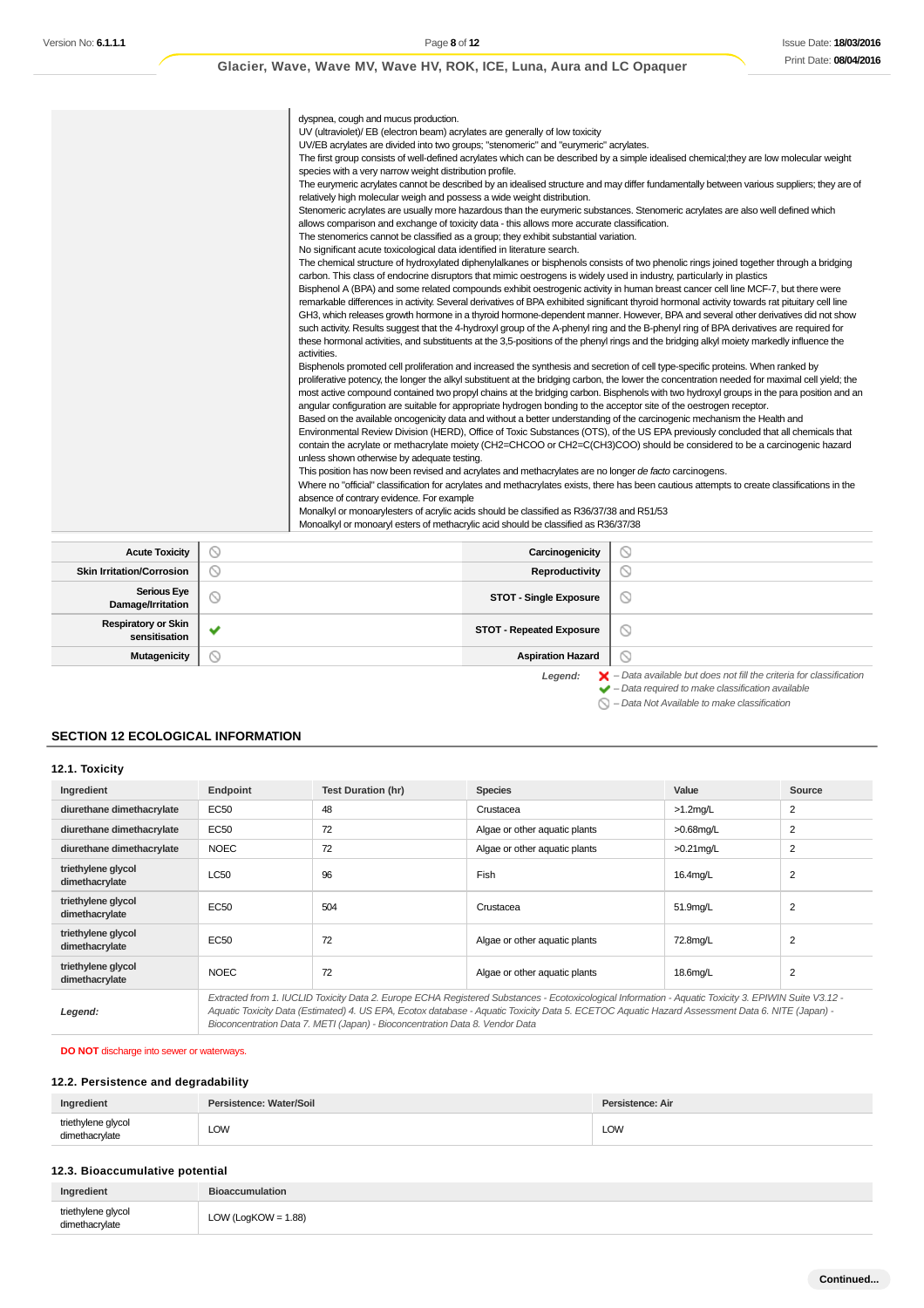### **12.4. Mobility in soil**

| Ingredient                           | <b>Mobility</b>   |
|--------------------------------------|-------------------|
| triethylene glycol<br>dimethacrylate | $1.0W$ (KOC = 10) |

### **12.5.Results of PBT and vPvB assessment**

|                         | Е             |               |               |
|-------------------------|---------------|---------------|---------------|
| Relevant available data | Not Available | Not Available | Not Available |
| PBT Criteria fulfilled? | Not Available | Not Available | Not Available |

#### **12.6. Other adverse effects**

No data available

## **SECTION 13 DISPOSAL CONSIDERATIONS**

#### **13.1. Waste treatment methods**

| <b>Product / Packaging</b><br>disposal | Consult State Land Waste Management Authority for disposal.<br>Bury residue in an authorised landfill. |
|----------------------------------------|--------------------------------------------------------------------------------------------------------|
| Waste treatment options                | Not Available                                                                                          |
| Sewage disposal options                | Not Available                                                                                          |

### **SECTION 14 TRANSPORT INFORMATION**

#### **Labels Required**

**Marine Pollutant** NO

### **Land transport (ADR): NOT REGULATED FOR TRANSPORT OF DANGEROUS GOODS** 14.1.UN number Not Applicable 14.2. Packing group | Not Applicable **14.3.UN proper shipping name** Not Applicable **14.4. Environmental hazard** Not Applicable **14.5. Transport hazard class(es)** Class Not Applicable Subrisk Not Applicable Hazard identification (Kemler) Not Applicable

|                                       | Hazard lderitilication (Nemier) | <b>NOT Applicable</b> |
|---------------------------------------|---------------------------------|-----------------------|
| 14.6. Special precautions for<br>user | Classification code             | Not Applicable        |
|                                       | <b>Hazard Label</b>             | Not Applicable        |
|                                       | Special provisions              | Not Applicable        |
|                                       | Limited quantity                | Not Applicable        |
|                                       |                                 |                       |

#### **Air transport (ICAO-IATA / DGR): NOT REGULATED FOR TRANSPORT OF DANGEROUS GOODS**

| 14.1. UN number                       | Not Applicable                                                                                                         |                |
|---------------------------------------|------------------------------------------------------------------------------------------------------------------------|----------------|
| 14.2. Packing group                   | Not Applicable                                                                                                         |                |
| 14.3. UN proper shipping<br>name      | Not Applicable                                                                                                         |                |
| 14.4. Environmental hazard            | Not Applicable                                                                                                         |                |
| 14.5. Transport hazard<br>class(es)   | <b>ICAO/IATA Class</b><br>Not Applicable<br>ICAO / IATA Subrisk<br>Not Applicable<br>Not Applicable<br><b>ERG Code</b> |                |
| 14.6. Special precautions for<br>user | Special provisions                                                                                                     | Not Applicable |
|                                       | Cargo Only Packing Instructions                                                                                        | Not Applicable |
|                                       | Cargo Only Maximum Qty / Pack                                                                                          | Not Applicable |
|                                       | Passenger and Cargo Packing Instructions                                                                               | Not Applicable |
|                                       | Passenger and Cargo Maximum Qty / Pack                                                                                 | Not Applicable |
|                                       | Passenger and Cargo Limited Quantity Packing Instructions                                                              | Not Applicable |
|                                       | Passenger and Cargo Limited Maximum Qty / Pack                                                                         | Not Applicable |

#### **Sea transport (IMDG-Code / GGVSee): NOT REGULATED FOR TRANSPORT OF DANGEROUS GOODS**

**14.1. UN number** Not Applicable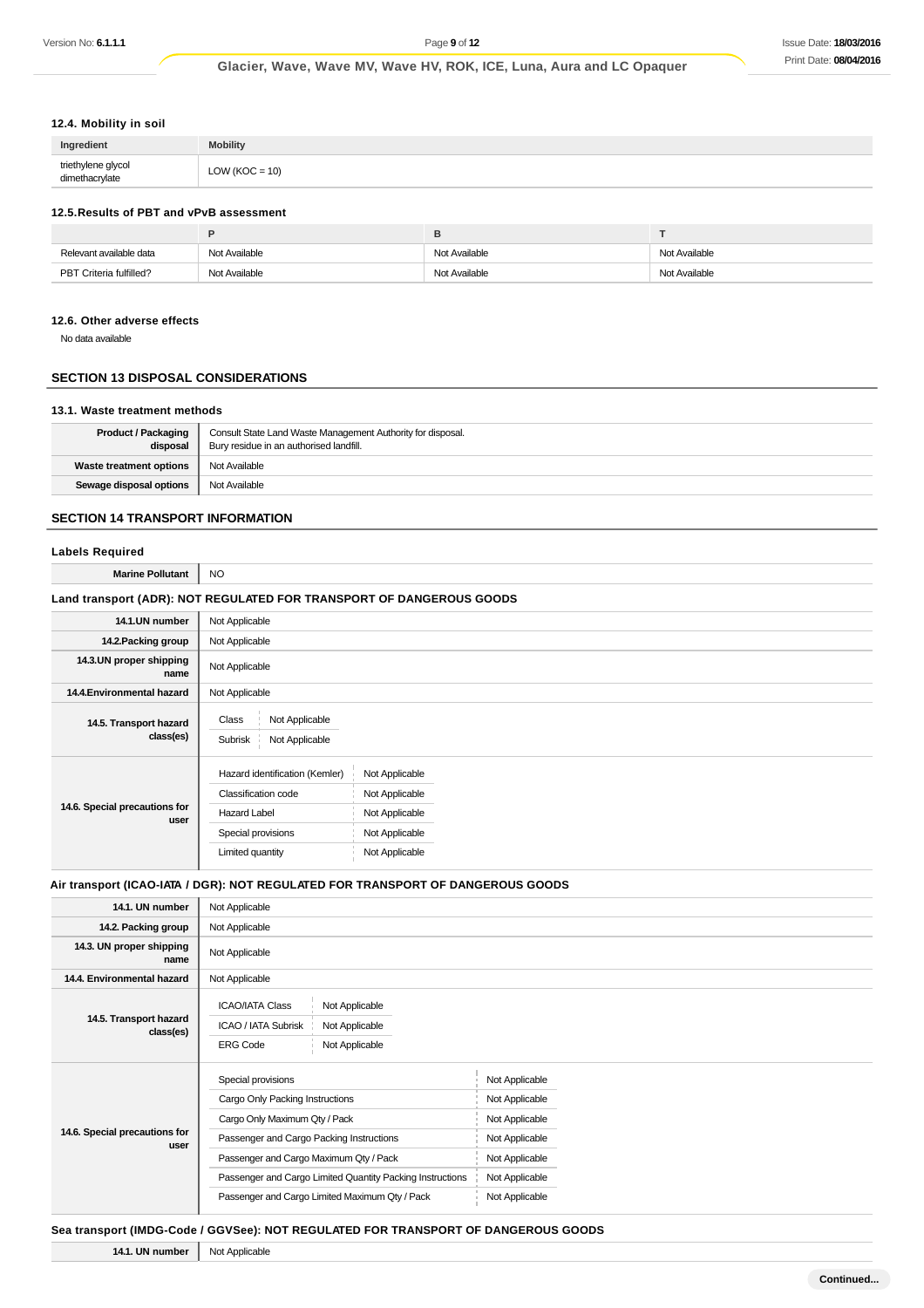| 14.2. Packing group                   | Not Applicable                                                                                                             |  |
|---------------------------------------|----------------------------------------------------------------------------------------------------------------------------|--|
| 14.3. UN proper shipping<br>name      | Not Applicable                                                                                                             |  |
| 14.4. Environmental hazard            | Not Applicable                                                                                                             |  |
| 14.5. Transport hazard<br>class(es)   | <b>IMDG Class</b><br>Not Applicable<br><b>IMDG Subrisk</b><br>Not Applicable                                               |  |
| 14.6. Special precautions for<br>user | <b>EMS Number</b><br>Not Applicable<br>Special provisions<br>Not Applicable<br>Not Applicable<br><b>Limited Quantities</b> |  |

### **Inland waterways transport (ADN): NOT REGULATED FOR TRANSPORT OF DANGEROUS GOODS**

| 14.1. UN number                       | Not Applicable                                                                                                                                                                                     |
|---------------------------------------|----------------------------------------------------------------------------------------------------------------------------------------------------------------------------------------------------|
| 14.2. Packing group                   | Not Applicable                                                                                                                                                                                     |
| 14.3. UN proper shipping<br>name      | Not Applicable                                                                                                                                                                                     |
| 14.4. Environmental hazard            | Not Applicable                                                                                                                                                                                     |
| 14.5. Transport hazard<br>class(es)   | Not Applicable<br>Not Applicable                                                                                                                                                                   |
| 14.6. Special precautions for<br>user | Classification code<br>Not Applicable<br>Special provisions<br>Not Applicable<br>Not Applicable<br>Limited quantity<br>Not Applicable<br>Equipment required<br>Not Applicable<br>Fire cones number |

**Transport in bulk according to Annex II of MARPOL and the IBC code** Not Applicable

#### **SECTION 15 REGULATORY INFORMATION**

### **15.1. Safety, health and environmental regulations / legislation specific for the substance or mixture**

### **DIURETHANE DIMETHACRYLATE(72869-86-4) IS FOUND ON THE FOLLOWING REGULATORY LISTS**

| EU REACH Regulation (EC) No 1907/2006 - Annex XVII - Restrictions on the manufacture,<br>placing on the market and use of certain dangerous substances, mixtures and articles | European Union - European Inventory of Existing Commercial Chemical Substances (EINECS)<br>(English) |  |  |
|-------------------------------------------------------------------------------------------------------------------------------------------------------------------------------|------------------------------------------------------------------------------------------------------|--|--|
| European Customs Inventory of Chemical Substances ECICS (English)                                                                                                             |                                                                                                      |  |  |
| TRIETHYLENE GLYCOL DIMETHACRYLATE(109-16-0) IS FOUND ON THE FOLLOWING REGULATORY LISTS                                                                                        |                                                                                                      |  |  |

#### European Customs Inventory of Chemical Substances ECICS (English) European Union - European Inventory of Existing Commercial Chemical Substances (EINECS) (English)

### **2,2-BIS[4-(2-METHACRYLOXY)ETHOXY)PHENYL]PROPANE(24448-20-2) IS FOUND ON THE FOLLOWING REGULATORY LISTS**

| European Customs Inventory of Chemical Substances ECICS (English) | European Union - European Inventory of Existing Commercial Chemical Substances (EINECS) |
|-------------------------------------------------------------------|-----------------------------------------------------------------------------------------|
|                                                                   | (English)                                                                               |

This safety data sheet is in compliance with the following EU legislation and its adaptations - as far as applicable - : 67/548/EEC, 1999/45/EC, 98/24/EC, 92/85/EC, 94/33/EC, 91/689/EEC, 1999/13/EC, Commission Regulation (EU) 2015/830, Regulation (EC) No 1272/2008 and their amendments as well as the following British legislation: - The Control of Substances Hazardous to Health Regulations (COSHH) 2002 - COSHH Essentials - The Management of Health and Safety at Work Regulations 1999

#### **15.2. Chemical safety assessment**

For further information please look at the Chemical Safety Assessment and Exposure Scenarios prepared by your Supply Chain if available.

#### **ECHA SUMMARY**

| Ingredient                                                                                                           | <b>CAS number</b>                                                                                             | <b>Index No</b> | <b>ECHA Dossier</b>                      |                                    |
|----------------------------------------------------------------------------------------------------------------------|---------------------------------------------------------------------------------------------------------------|-----------------|------------------------------------------|------------------------------------|
| diurethane dimethacrylate                                                                                            | 72869-86-4                                                                                                    | Not Available   | 01-2119408252-52-XXXX                    |                                    |
|                                                                                                                      |                                                                                                               |                 |                                          |                                    |
| Harmonisation (C&L<br>Inventory)                                                                                     | <b>Hazard Class and Category Code(s)</b>                                                                      |                 | <b>Pictograms Signal Word</b><br>Code(s) | <b>Hazard Statement</b><br>Code(s) |
|                                                                                                                      | Aquatic Chronic 3, Skin Sens. 1                                                                               |                 | Wng                                      | H317                               |
|                                                                                                                      | Aquatic Chronic 3, Skin Sens. 1, Eye Irrit. 2, Aquatic Chronic 2, Not Classified, Skin Irrit.<br>2. STOT SE 3 |                 | Wng, GHS07, GHS09                        | H317, H319, H315, H335             |
| Harmonisation Code $1 =$ The most prevalent classification. Harmonisation Code $2 =$ The most severe classification. |                                                                                                               |                 |                                          |                                    |

**Ingredient CAS number CAS number Index No Index No Index No ECHA Dossier** triethylene glycol<br>dimethacrylate dimethacrylate 109-16-0<br>dimethacrylate 109-16-0 **Harmonisation (C&L Hazard Class and Category Code(s) Pictograms Signal Word Hazard Statement Code(s)**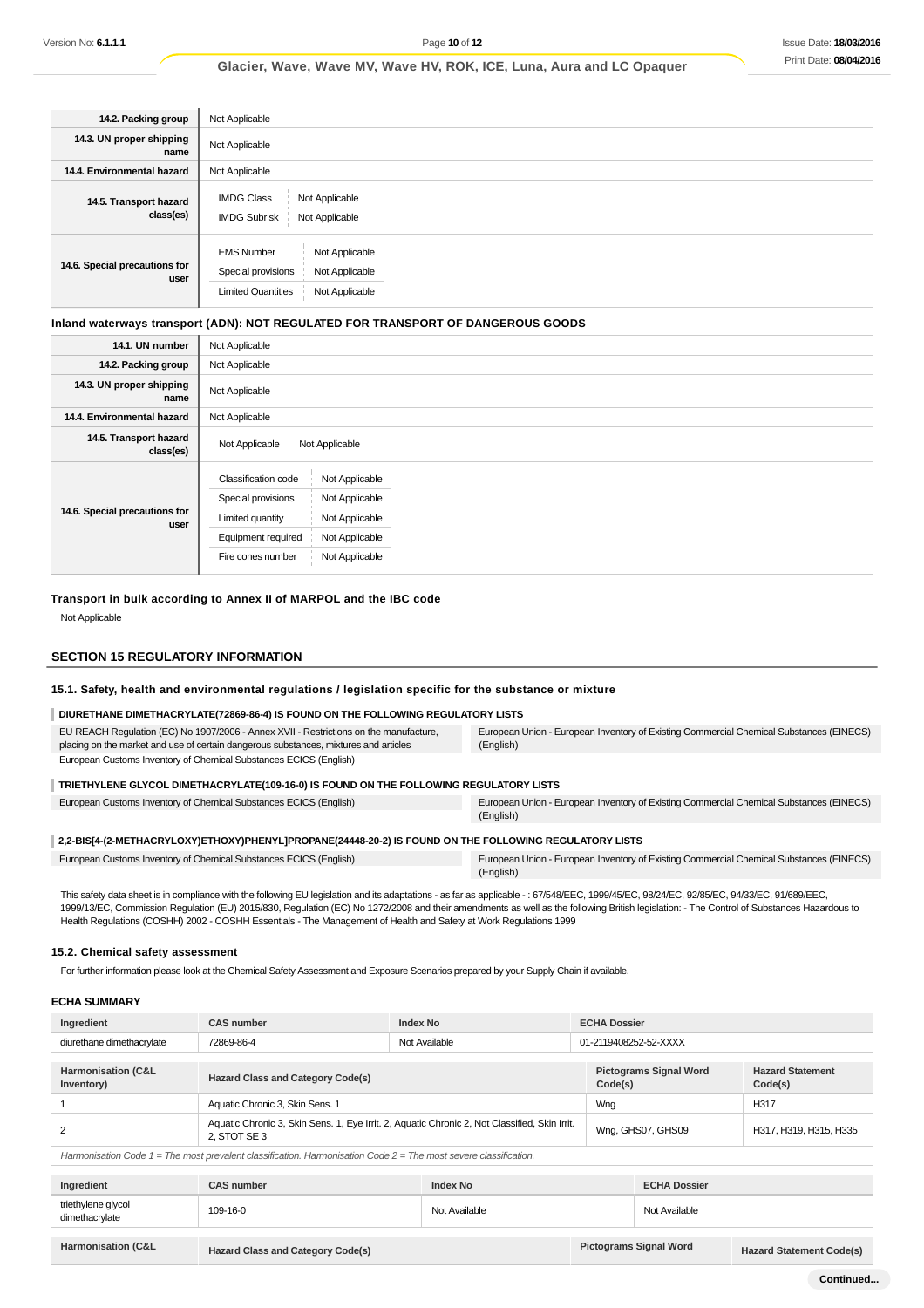**Continued...**

## **Glacier, Wave, Wave MV, Wave HV, ROK, ICE, Luna, Aura and LC Opaquer**

| Inventory)                                                                                                           |                                                                                                       |                 | Code(s)         |                     |                                 |
|----------------------------------------------------------------------------------------------------------------------|-------------------------------------------------------------------------------------------------------|-----------------|-----------------|---------------------|---------------------------------|
|                                                                                                                      | Not Classified                                                                                        |                 | Wng, GHS08, Dgr |                     | H317, H315, H319, H335,<br>H334 |
|                                                                                                                      | Skin Sens. 1B, Not Classified, Skin Sens. 1, Skin Irrit. 2, Eye Irrit. 2, STOT SE 3,<br>Resp. Sens. 1 |                 | Wng, GHS08, Dgr |                     | H317, H315, H319, H335,<br>H334 |
| Harmonisation Code $1$ = The most prevalent classification. Harmonisation Code $2$ = The most severe classification. |                                                                                                       |                 |                 |                     |                                 |
| Ingredient                                                                                                           | <b>CAS number</b>                                                                                     | <b>Index No</b> |                 | <b>ECHA Dossier</b> |                                 |

| Ingredient                                          | <b>CAS number</b>                        | Index No      |                                                     | <b>ECHA Dossier</b> |                                 |
|-----------------------------------------------------|------------------------------------------|---------------|-----------------------------------------------------|---------------------|---------------------------------|
| 2,2-bis[4-(2-<br>methacryloxy)ethoxy)phenyl]propane | 24448-20-2                               | Not Available |                                                     | Not Available       |                                 |
|                                                     |                                          |               |                                                     |                     |                                 |
| Harmonisation (C&L<br>Inventory)                    | <b>Hazard Class and Category Code(s)</b> |               | <b>Pictograms Signal Word Code(s)</b>               |                     | <b>Hazard Statement Code(s)</b> |
|                                                     | Not Clossified                           |               | $M_{\text{max}}$ $\cap$ $\cup$ $\cap$ $\cap$ $\sim$ |                     | LIGHT LIGHT LIGHT LIGGE LIG     |

|  | Not Classified                                                                      | Wng, GHS08, Dgr | H315, H317, H319, H335, H334 |
|--|-------------------------------------------------------------------------------------|-----------------|------------------------------|
|  | Not Classified, Skin Irrit. 2, Skin Sens. 1, Eye Irrit. 2, STOT SE 3, Resp. Sens. 1 | Wng, GHS08, Dgr | H315, H317, H319, H335, H334 |
|  | .                                                                                   |                 |                              |

| Harmonisation Code 1 = The most prevalent classification. Harmonisation Code 2 = The most severe classification. |  |
|------------------------------------------------------------------------------------------------------------------|--|
|------------------------------------------------------------------------------------------------------------------|--|

| <b>National Inventory</b>               | <b>Status</b>                                                                                                                                                                                |
|-----------------------------------------|----------------------------------------------------------------------------------------------------------------------------------------------------------------------------------------------|
| Australia - AICS                        | Y                                                                                                                                                                                            |
| Canada - DSL                            | N (diurethane dimethacrylate)                                                                                                                                                                |
| Canada - NDSL                           | N (2,2-bis[4-(2-methacryloxy)ethoxy)phenyl]propane; triethylene glycol dimethacrylate)                                                                                                       |
| China - IECSC                           | Υ                                                                                                                                                                                            |
| Europe - EINEC / ELINCS /<br><b>NLP</b> | Y                                                                                                                                                                                            |
| Japan - ENCS                            | N (diurethane dimethacrylate; 2,2-bis[4-(2-methacryloxy)ethoxy)phenyl]propane)                                                                                                               |
| Korea - KECI                            | Y                                                                                                                                                                                            |
| New Zealand - NZIoC                     | Y                                                                                                                                                                                            |
| Philippines - PICCS                     | Y                                                                                                                                                                                            |
| USA - TSCA                              | Υ                                                                                                                                                                                            |
| Legend:                                 | $Y = All$ ingredients are on the inventory<br>$N = Not$ determined or one or more ingredients are not on the inventory and are not exempt from listing(see specific ingredients in brackets) |

## **SECTION 16 OTHER INFORMATION**

### **Full text Risk and Hazard codes**

| H315      | Causes skin irritation.                                                                          |
|-----------|--------------------------------------------------------------------------------------------------|
| H319      | Causes serious eye irritation.                                                                   |
| H334      | May cause allergy or asthma symptoms or breathing difficulties if inhaled.                       |
| H335      | May cause respiratory irritation.                                                                |
| H410      | Very toxic to aquatic life with long lasting effects.                                            |
| H411      | Toxic to aquatic life with long lasting effects.                                                 |
|           |                                                                                                  |
| R36/37/38 | Irritating to eyes, respiratory system and skin.                                                 |
| R50/53    | Very toxic to aquatic organisms, may cause long-term adverse effects in the aquatic environment. |
| R51/53    | Toxic to aquatic organisms, may cause long-term adverse effects in the aquatic environment.      |

### **Other information**

### **DSD / DPD label elements**



| Relevant risk statements are found in section 2.1 |                                                                                            |
|---------------------------------------------------|--------------------------------------------------------------------------------------------|
| Indication(s) of danger                           | Xi                                                                                         |
| <b>SAFETY ADVICE</b>                              |                                                                                            |
| <b>S02</b>                                        | Keep out of reach of children.                                                             |
| <b>S23</b>                                        | Do not breathe gas/fumes/vapour/spray.                                                     |
| <b>S24</b>                                        | Avoid contact with skin.                                                                   |
| <b>S35</b>                                        | This material and its container must be disposed of in a safe way.                         |
| S37                                               | Wear suitable gloves.                                                                      |
| <b>S40</b>                                        | To clean the floor and all objects contaminated by this material, use water and detergent. |
| <b>S46</b>                                        | If swallowed, seek medical advice immediately and show this container or label.            |
| <b>S56</b>                                        | Dispose of this material and its container at hazardous or special waste collection point. |
|                                                   |                                                                                            |